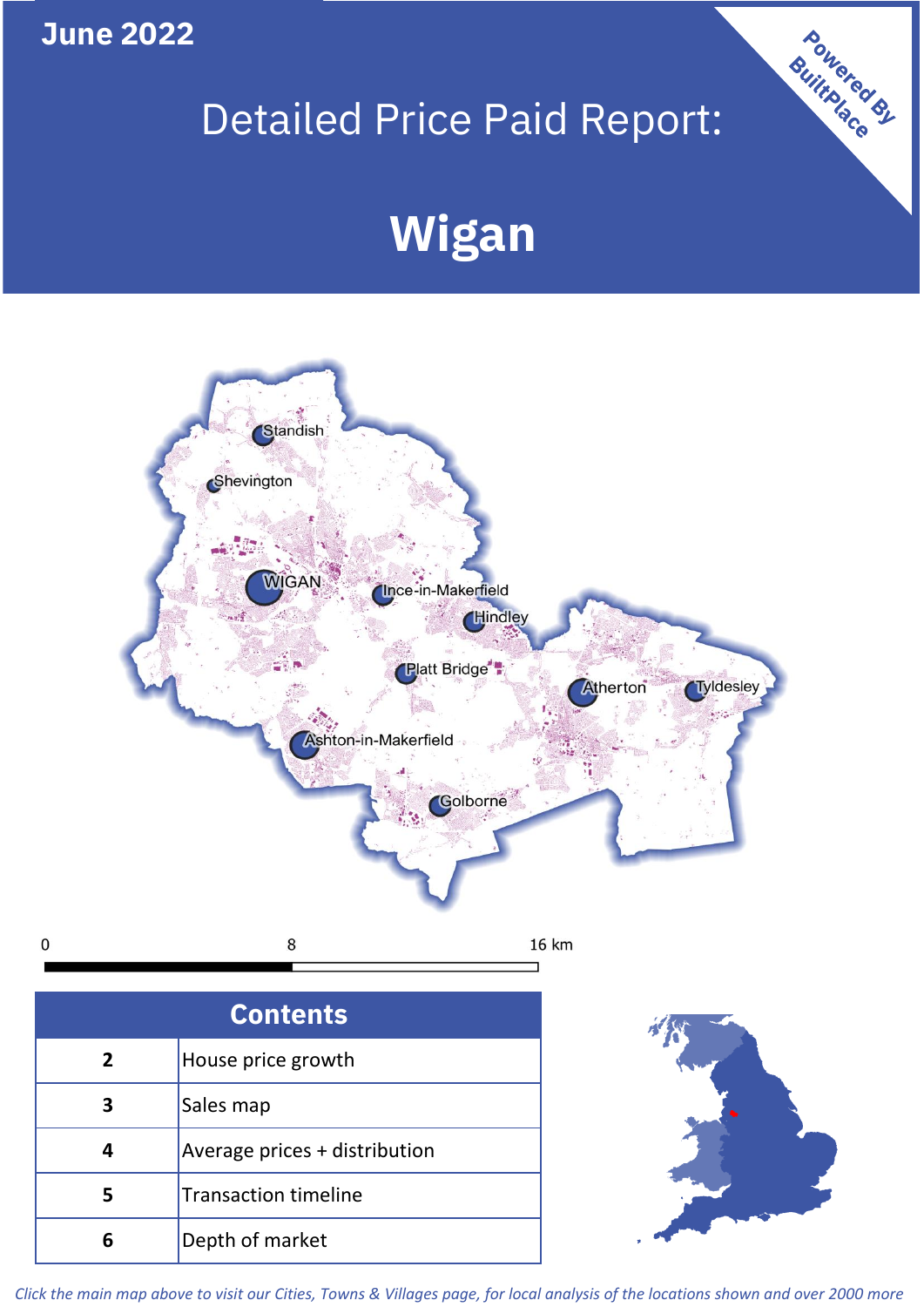#### **Headline Data**

|                     | <b>Current level</b> | 3 month | <b>Annual</b> | 5 year  | 10 year |
|---------------------|----------------------|---------|---------------|---------|---------|
| <b>House prices</b> | £174,370             | 3.3%    | 13.2%         | 37.2%   | 64.5%   |
| <b>Transactions</b> | 4,779                | $-8.4%$ | 4.9%          | $-1.5%$ | 57.8%   |

## **House Price Growth (April 2022 data)**

#### *Annual Change in House Prices*



House prices in Wigan grew by 13.2% in the 12 months to April 2022 (based on 3-month smoothed data). By comparison national house prices grew by 10.7% and prices in the North West grew by 11.0% over the same period.

Wigan house prices are now 32.2% above their previous peak in 2007, compared to +36.0% for the North West and +52.9% across England.



#### *Year-To-Date Change in House Prices, December to April*

Local prices have grown by 3.7% in 2022 so far, compared to growth of 3.6% over the same period last year.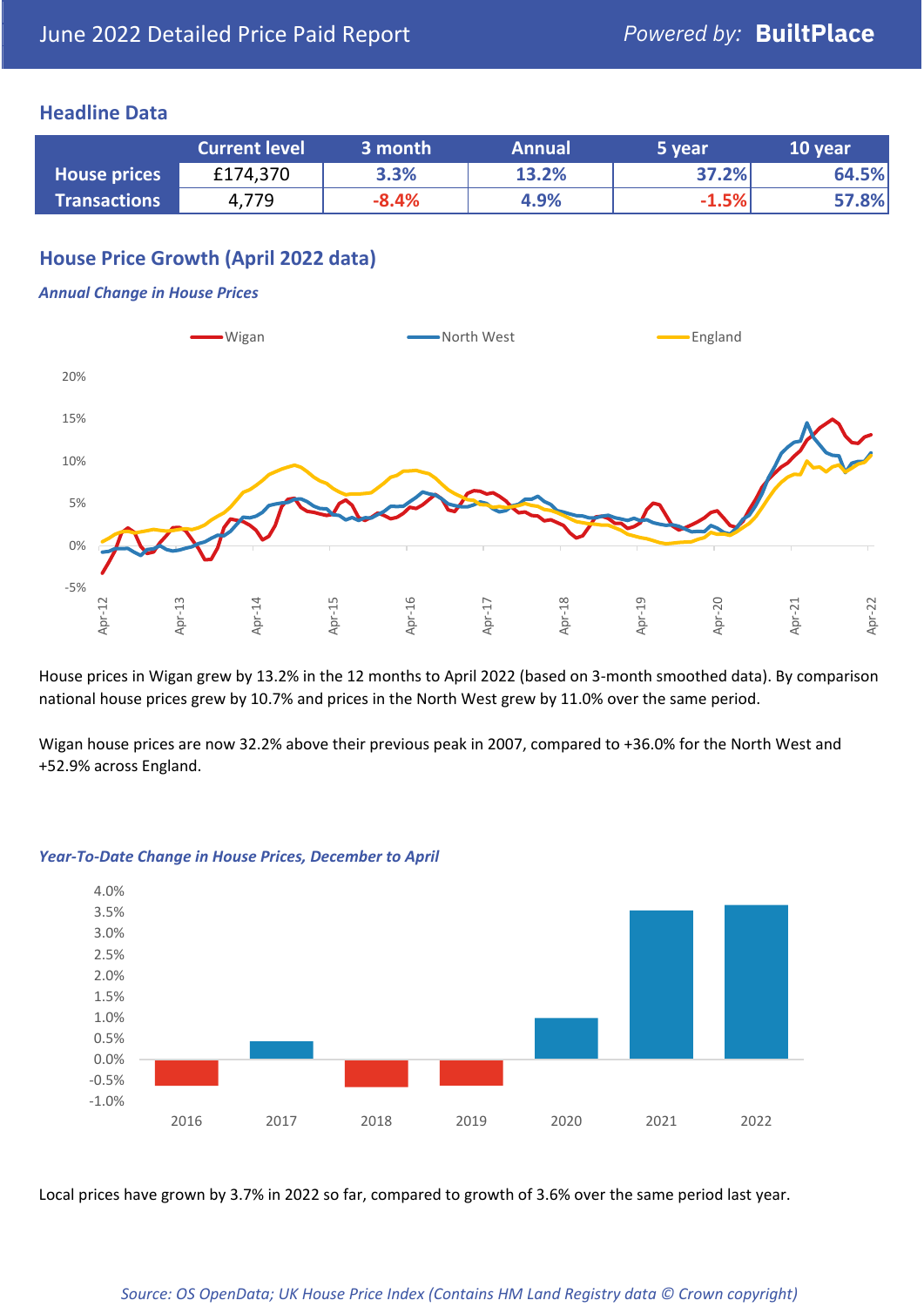## **House Price Map**

*12 months to April 2022*



*Each point is one postcode, coloured by the average value relative to all sales in this local authority (price bands are LA-specific quintiles).*

## **Map Key**

| Min      | Max      |                            |
|----------|----------|----------------------------|
| Up to    | £100,000 | 1st quintile / lowest 20%  |
| £100,000 | £132,000 | 2nd quintile               |
| £132,000 | £167,000 | 3rd quintile               |
| £167,000 | £229,000 | 4th quintile               |
| £229,000 | and over | 5th quintile / highest 20% |
|          |          |                            |

*Source: OS OpenData; UK House Price Index (Contains HM Land Registry data © Crown copyright)*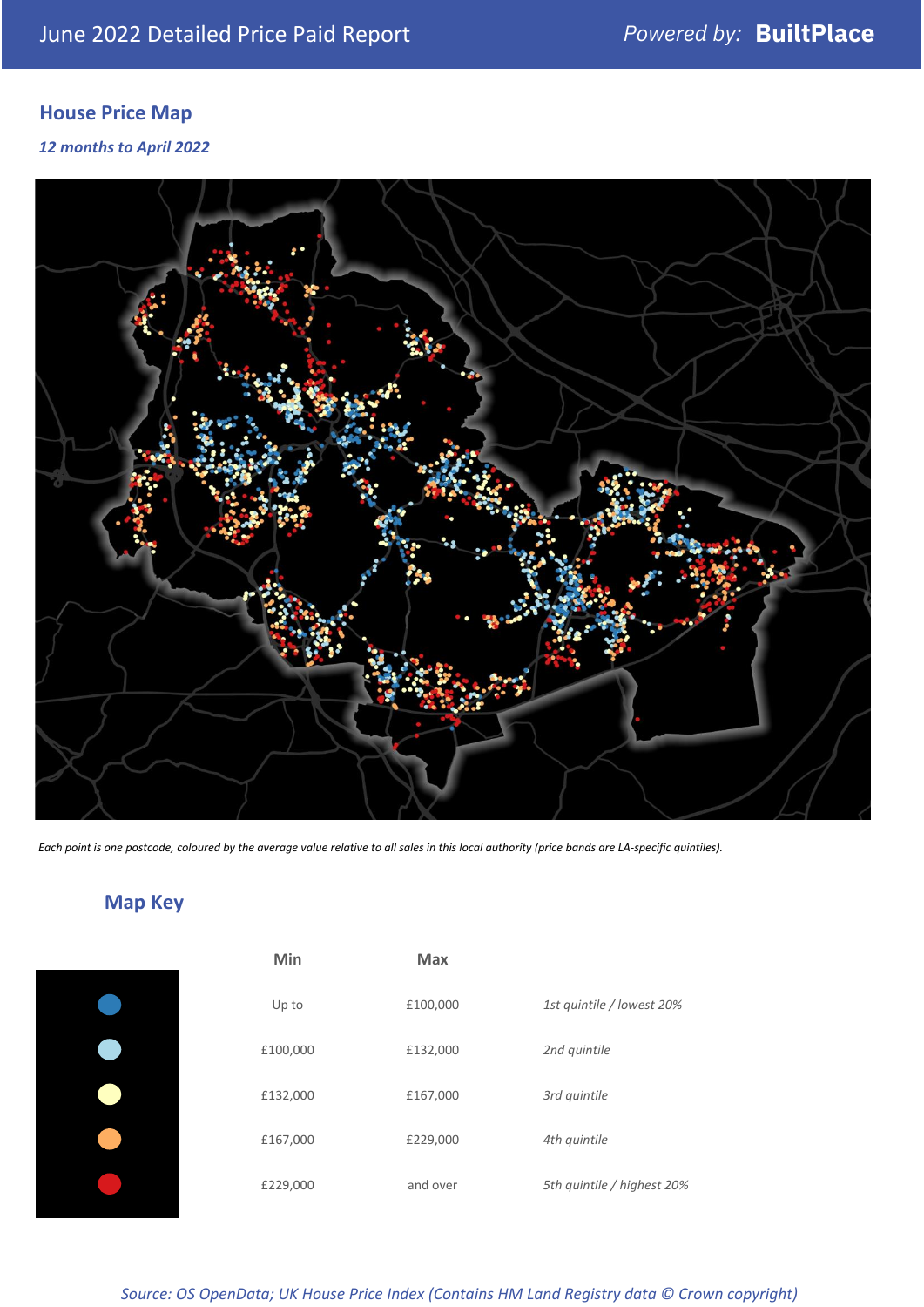## **Average House Price by Property Type**

#### *12 months to April 2022*



|                 | <b>New</b> | <b>Second hand</b> |  |  |
|-----------------|------------|--------------------|--|--|
| <b>Flat</b>     | £163,779   | £102,414           |  |  |
| <b>Terraced</b> | £177,245   | £120,623           |  |  |
| Semi-detached   | £185,914   | £170,247           |  |  |
| <b>Detached</b> | £296,882   | £298,576           |  |  |

## **House Price Distribution by Year**

*All properties, by price band and calendar year (2020 = year to date)*

|                    | 1997 | 2002 | 2007 | 2012 | 2017 | 2019 | 2020 |
|--------------------|------|------|------|------|------|------|------|
| <b>Under £100k</b> | 96%  | 85%  | 32%  | 43%  | 32%  | 22%  | 20%  |
| £100-200k          | 4%   | 14%  | 57%  | 47%  | 50%  | 51%  | 55%  |
| E200-300k          | 0%   | 1%   | 9%   | 8%   | 13%  | 19%  | 19%  |
| £300-400k          | 0%   | 0%   | 1%   | 1%   | 3%   | 6%   | 5%   |
| £400-500k          | 0%   | 0%   | 0%   | 0%   | 1%   | 1%   | 1%   |
| <b>£500k-1m</b>    | 0%   | 0%   | 0%   | 0%   | 0%   | 1%   | 0%   |
| £1-2m              | 0%   | 0%   | 0%   | 0%   | 0%   | 0%   | 0%   |
| <b>Over £2m</b>    | 0%   | 0%   | 0%   | 0%   | 0%   | 0%   | 0%   |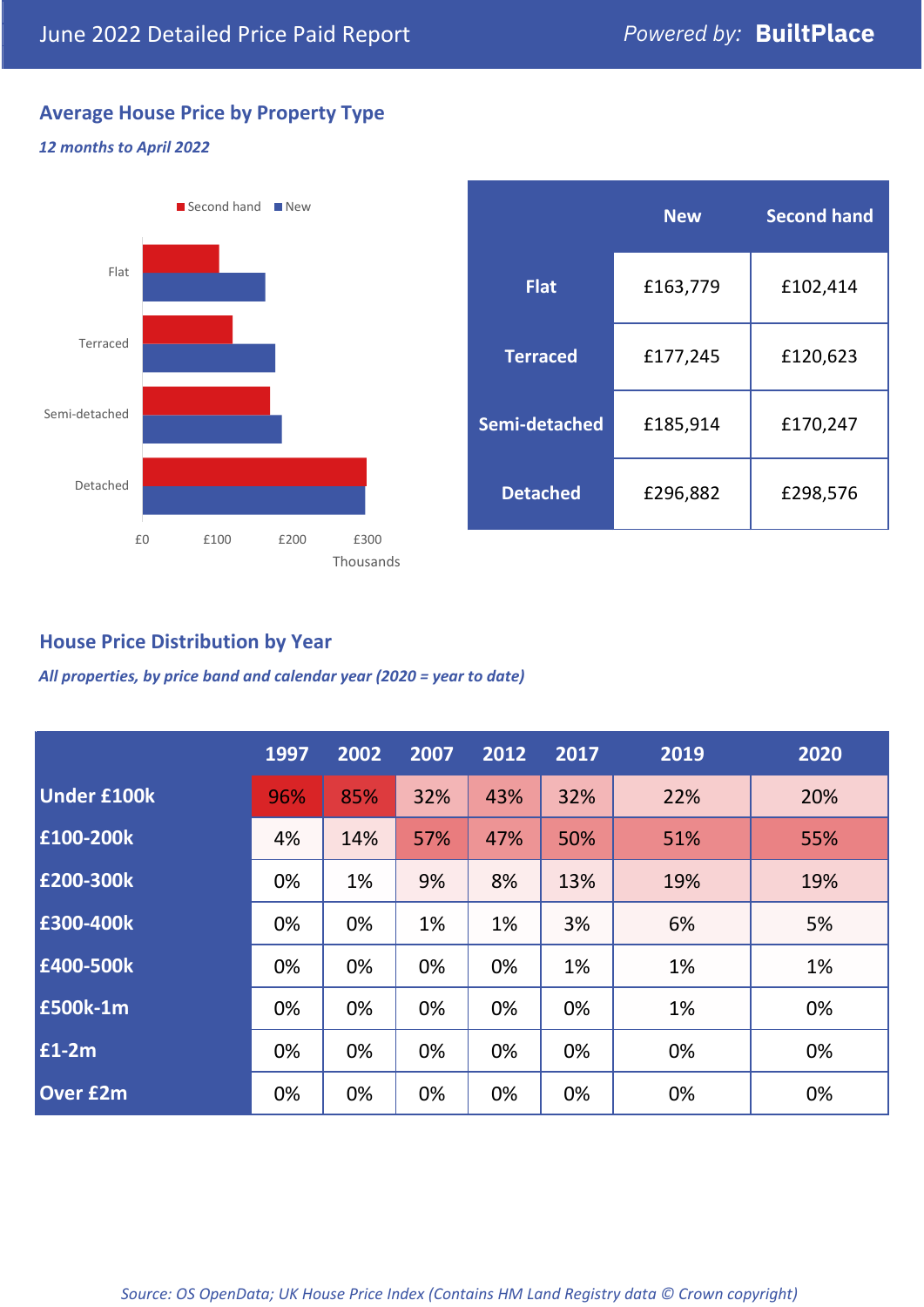## **Transactions (February 2022 data)**

*Annual Transactions, Indexed (2001-05 average = 100)*



There were 4,779 transactions in Wigan during the 12 months to February 2022. This is 72% of the average from 2001-05 and suggests activity is below pre-downturn levels.

Transactions in Wigan have grown by 13.1% since 2014, compared to changes of +3.4% for North West and -7.7% for England.



#### *Cash and New Build Sales as % of Total, by Year*

*Note: The data on this page EXCLUDES transactions identified as transfers under a power of sale/repossessions, buy-to-lets (where they can be identified by a mortgage), and transfers to non-private individuals - i.e. it comprises only Land Registry 'A' data.*